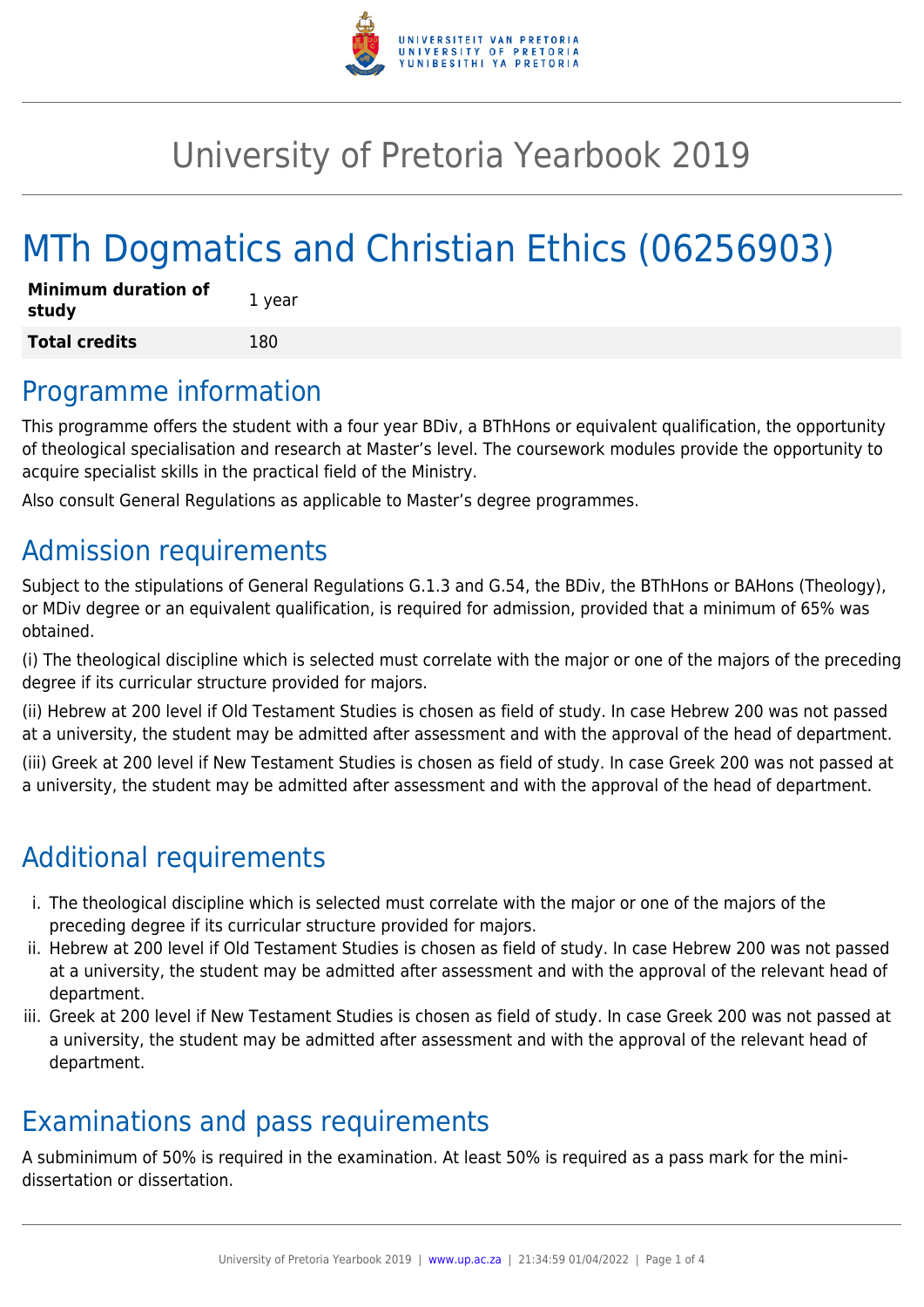

The stipulations of G.39.11 regarding pass requirements for dissertations apply with the necessary changes to mini-dissertations.

Mini-dissertations are evaluated and examined in accordance with the stipulations set out in a study guide, which is available on request from the various departments.

#### **Examination regulations applicable to all master's degrees in the faculty**

A master's degree is conferred on a student by virtue of an examination, or an examination and a dissertation, or an examination and a mini-dissertation, or a dissertation. Examinations may be written and/or oral. A percentage mark is given provided that the passmark is at least 50% and at least 75% as a pass with distinction.

### Research information

#### **Dissertation**

In the case of the dissertation only, the proposed title, research design and methodology must be submitted for approval to the Research and Ethics Committee via the supervisor and the head of department before a student may commence with the writing of a dissertation. The final title must be approved by the Postgraduate Committee and submitted to the faculty board for notification before submission of the thesis for examination.

#### **Article for publication**

Unless Senate, on the recommendation of the supervisor, decides otherwise, a student, before or on submission of a dissertation, must submit at least one draft article for publication in a recognized academic journal and in the case of a thesis, must submit proof of submission of an article issued by an accredited journal, to the Head: Student Administration.

The draft or submitted article, as the case may be, should be based on the research that the student has conducted for the dissertation/thesis and be approved by the supervisor if the supervisor is not a co-author. The supervisor shall be responsible for ensuring that the paper is taken through all the processes of revision and resubmission, as may be necessary. Conferment of the degree may be made subject to compliance with the stipulations of this regulation.

### Pass with distinction

In order to pass with distinction at least 75% for the dissertation must be obtained.

### General information

#### **Registration for postgraduate programmes**

#### **1. Concurrent registration for a second postgraduate programme**

No student is allowed to register for more than one postgraduate programme concurrently, except where the student's academic record warrants it and with the Dean's approval. Continuation of study for the second postgraduate programme will be subject to favourable progress reported by the heads of department in the Faculty of Theology. However, no student will be allowed to participate in examinations for a second postgraduate programme in another faculty during the examinations of the Faculty of Theology.

#### **2. Renewal of registration**

Students of the University are registered for one year of study. After an academic year has expired, students wishing to continue their studies at the University must renew their registration and pay such fees for renewal of registration as prescribed.

No interruption may occur in a postgraduate student's registration for a postgraduate study programme. Should a student interrupt his/her studies, such a student will upon re-registration be liable for the full fees applicable to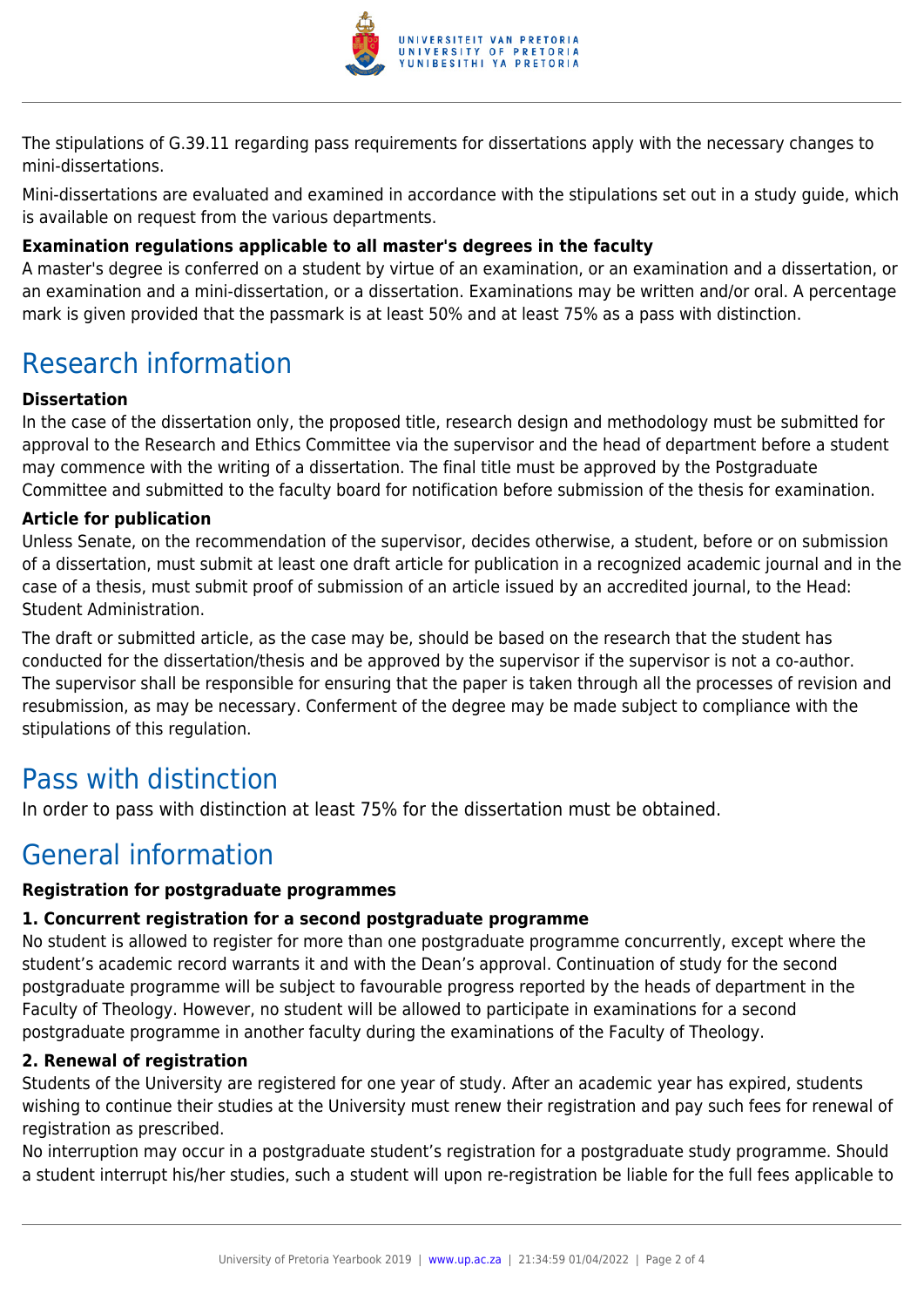

the degree programme.

If a student interrupts registration for the postgraduate programme and it is not renewed within four years of the first registration, the credits obtained will no longer be valid. The student should repeat the modules already passed.

A student for an honours degree must complete his or her studies within two years. Under special circumstances, the Dean, on the recommendation of the relevant head of department, may give approval for a limited fixed extension of this period.

A master's degree is conferred on a student only if at least one year has expired after obtaining the qualifications required for master's study.

A doctorate is conferred on a student only if at least 12 months since registration for the doctorate at this University have expired. Subject to other faculty regulations, a student for a doctorate must complete his or her studies within three years after first registering for the degree. Under special circumstances, the Dean, on the recommendation of the relevant head of department, may give approval for a limited fixed extension of this period.